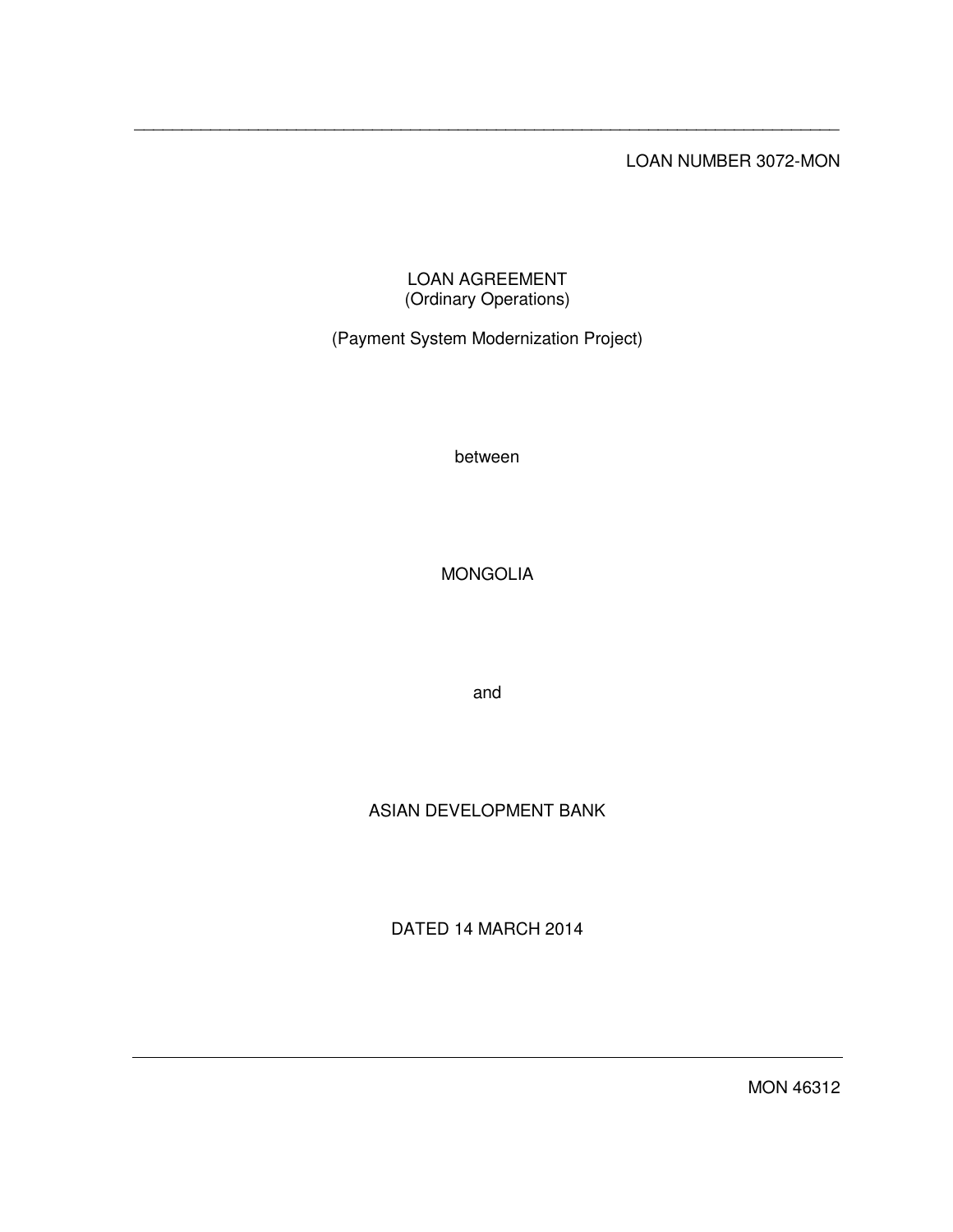## **LOAN AGREEMENT (Ordinary Operations)**

LOAN AGREEMENT dated 14 March 2014 between MONGOLIA ("Borrower") and ASIAN DEVELOPMENT BANK ("ADB").

### WHEREAS

 (A) the Borrower has applied to ADB for a loan for the purposes of the Project described in Schedule 1 to this Loan Agreement;

(B) the Project will be carried out by the Bank of Mongolia, and for this purpose the Borrower will make available to the Bank of Mongolia the proceeds of the Loan provided for herein upon terms and conditions satisfactory to ADB; and

 (C) ADB has agreed to make a loan to the Borrower from ADB's ordinary capital resources upon the terms and conditions set forth herein and in the Project Agreement of even date herewith between ADB and the Bank of Mongolia;

NOW THEREFORE the parties hereto agree as follows:

## **ARTICLE I**

## **Loan Regulations; Definitions**

Section 1.01. All the provisions of the Ordinary Operations Loan Regulations Applicable to LIBOR-Based Loans Made from ADB's Ordinary Capital Resources, dated 1 July 2001 ("Loan Regulations"), are hereby made applicable to this Loan Agreement with the same force and effect as if they were fully set forth herein, subject, however, to the following modifications:

(a) Section 3.03 is deleted and the following is substituted therefor:

**Commitment Charge; Credit.** (a) The Borrower shall pay a commitment charge on the unwithdrawn amount of the Loan at the rate and on the terms specified in the Loan Agreement.

(b) ADB shall provide to the Borrower a credit at the rate specified in the Loan Agreement, which credit shall remain fixed for the term of the Loan. ADB shall apply the credit against the interest payable by the Borrower.

(c) Section 3.06 is deleted and the following is substituted therefor: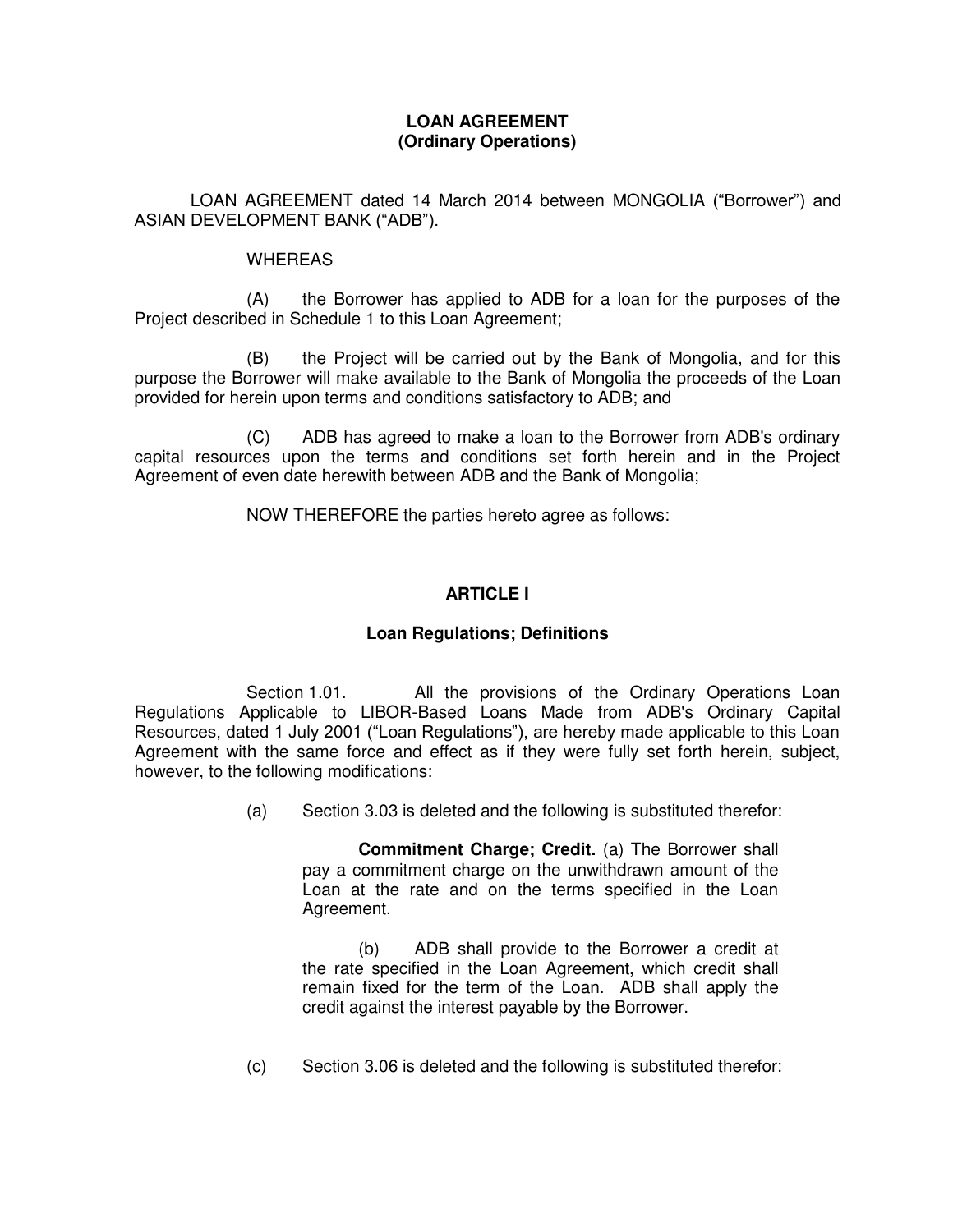**Rebate.** (a) Following any announcement by ADB that the Fixed Spread applicable to new Loans shall be reduced, ADB shall provide a Rebate to any Borrower with an outstanding Loan on which a higher Fixed Spread is applicable. The amount of the Rebate shall be determined by multiplying (i) the difference between the Fixed Spread applicable to the outstanding Loan and the Fixed Spread that will be applied to new Loans (expressed as a percentage per annum), by (ii) the principal amount of the outstanding Loan on which the Borrower shall pay interest for all interest periods commencing on and after the effective date of the lower Fixed Spread that will be applied to new Loans.

(b) Following any announcement by ADB that its Funding Cost Margin calculations with respect to any Loan Currency (or Approved Currency) in any Semester resulted in ADB achieving savings, ADB shall provide a Rebate to the Borrower. The amount of the Rebate shall be determined by multiplying (i) the Funding Cost Margin (expressed as a percentage per annum) by (ii) the principal amount of the Loan on which the Borrower shall pay interest for the Interest Period commencing immediately after the Semester for which the Funding Cost Margin was calculated. ADB shall apply the amount of the Rebate against the interest payable by the Borrower for the Interest Period commencing immediately after the Semester for which the Funding Cost Margin was calculated.

(d) Section 3.07 is deleted and the following is substituted therefor:

**Surcharge.** (a) Following any announcement by ADB that the Fixed Spread applicable to new Loans shall be increased, any Borrower with an outstanding Loan on which a lower Fixed Spread is applicable shall pay ADB a Surcharge. The amount of the Surcharge shall be determined by multiplying (i) the difference between the Fixed Spread that will be applied to new Loans and the Fixed Spread applicable to the outstanding Loan (expressed as a percentage per annum), by (ii) the principal amount of the outstanding Loan on which the Borrower shall pay interest for all interest periods commencing on and after the effective date of the higher Fixed Spread that will be applied to new Loans.

(b) Following any announcement by ADB that its Funding Cost Margin calculations with respect to any Loan Currency (or Approved Currency) in any Semester resulted in ADB incurring additional costs, the Borrower shall pay ADB a Surcharge. The amount of the Surcharge shall be determined by multiplying (i) the Funding Cost Margin (expressed as a percentage per annum) by (ii) the principal amount of the Loan on which the Borrower shall pay interest for the Interest Period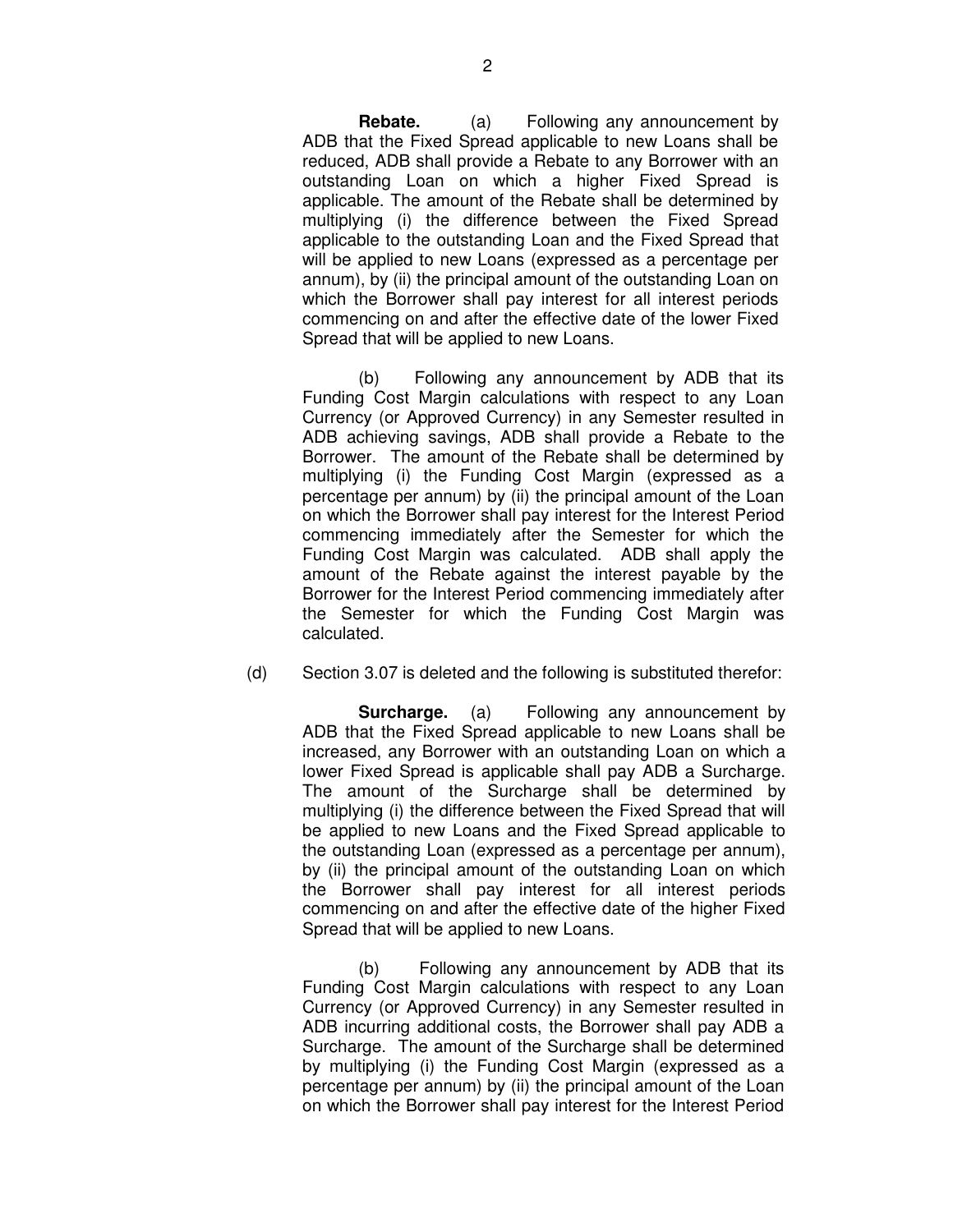commencing immediately after the Semester for which the Funding Cost Margin was calculated. ADB shall add the amount of the Surcharge to the interest payable by the Borrower for the Interest Period commencing immediately after the Semester for which the Funding Cost Margin was calculated.

 Section 1.02. Wherever used in this Loan Agreement, the several terms defined in the Loan Regulations have the respective meanings therein set forth unless modified herein or the context otherwise requires. Additional terms used in this Loan Agreement have the following meanings:

(a) "Consulting Guidelines" means the Guidelines on the Use of Consultants by Asian Development Bank and its Borrowers (2013, as amended from time to time);

(b) "Consulting Services" means the services to be financed out of the proceeds of the Loan in relation to components described in paragraph 2 of Schedule 1 to this Loan Agreement;

(c) "Europay, MasterCard and Visa" or "EMV" is a global standard for interoperability of integrated circuit cards and related point of sale terminals and automated teller machines, for authenticating debit and credit card transactions;

(d) "Goods" means equipment and materials to be financed out of the proceeds of the Loan, including related services such as transportation, insurance, installation, commissioning, training, and initial maintenance, but excluding Consulting Services;

(e) "Loan Disbursement Handbook" means ADB's Loan Disbursement Handbook (2012, as amended from time to time);

(f) "PAM" means the project administration manual for the Project dated 6 September 2013 and agreed between the Government of Mongolia and ADB, as updated from time to time in accordance with the respective administrative procedures of the Borrower and ADB;

(g) "Procurement Guidelines" means ADB's Procurement Guidelines (2013, as amended from time to time);

(h) "Procurement Plan" means the procurement plan for the Project dated 6 September 2013 and agreed between the Borrower and ADB, as updated from time to time in accordance with the Procurement Guidelines, the Consulting Guidelines, and other arrangements agreed with ADB;

(i) "Project Agreement" means the Project Agreement of even date herewith between ADB and the Bank of Mongolia;

(j) "Project Executing Agency" for the purposes of, and within the meaning of, the Loan Regulations means the Bank of Mongolia, or any successor thereto acceptable to ADB, which is responsible for the carrying out of the Project;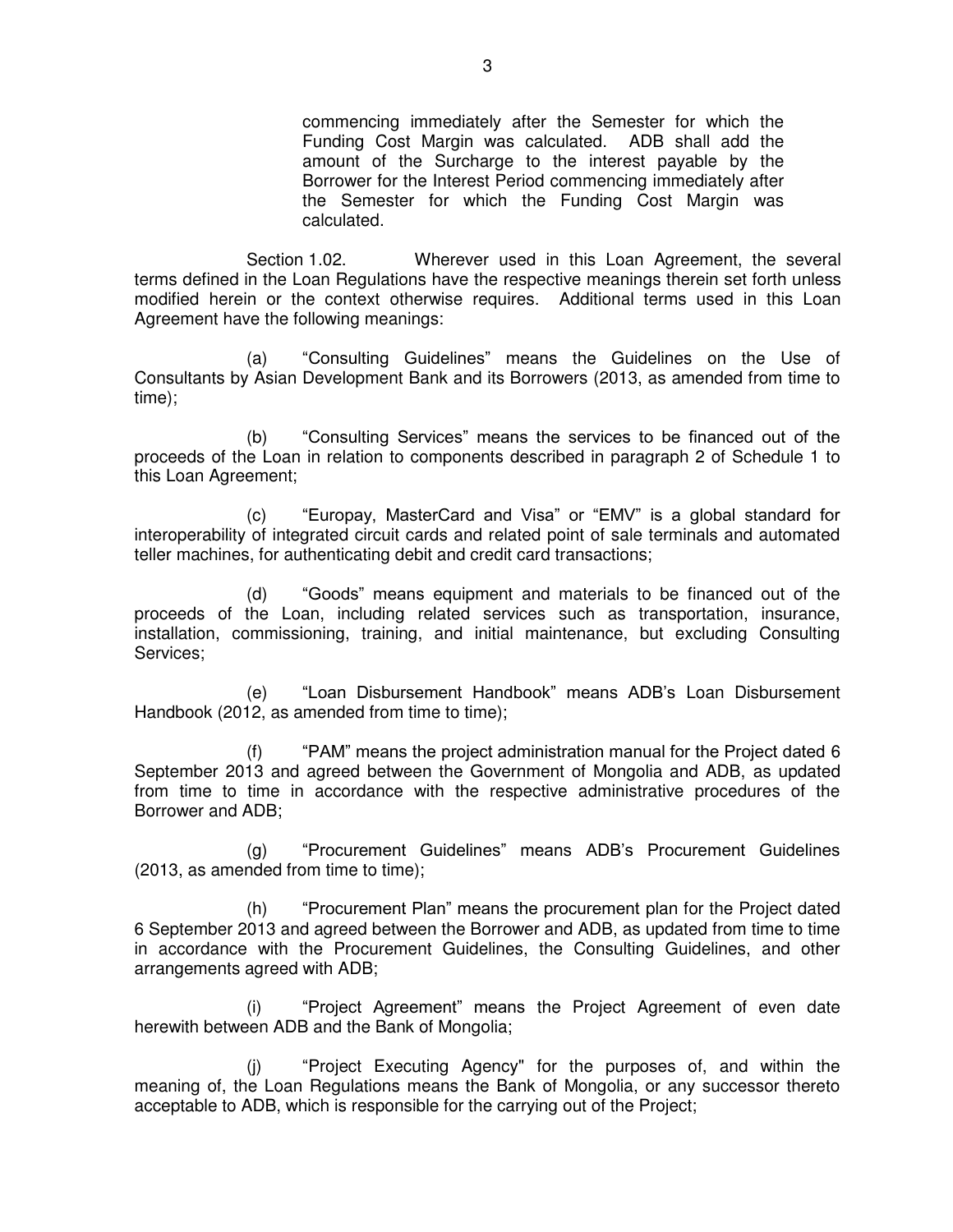(k) "Safeguard Policy Statement" means ADB's Safeguard Policy Statement (2009);

(l) "Subsidiary Loan Agreement" means the agreement entered into between the Borrower and the Bank of Mongolia for purposes of relending the proceeds of this Loan as specified in Section 3.01 of this Loan Agreement; and

(m) "Works" means construction or civil works to be financed out of the proceeds of the Loan, including services such as drilling or mapping, and project related services that are provided as part of a single responsibility or turnkey contract, but excluding Consulting Services.

## **ARTICLE II**

## **The Loan**

 Section 2.01. (a) ADB agrees to lend to the Borrower from ADB's ordinary capital resources an amount of twenty million Dollars (\$20,000,000), as such amount may be converted from time to time through a Currency Conversion in accordance with the provisions of Section 2.06 of this Loan Agreement.

(b) The Loan has a principal repayment period of 15 years, and a grace period as defined in subsection (c) hereinafter.

(c) The term "grace period" as used in subsection (b) hereinabove means the period prior to the first Principal Payment Date in accordance with the amortization schedule set forth in Schedule 2 to this Loan Agreement.

Section 2.02. The Borrower shall pay to ADB interest on the principal amount of the Loan withdrawn and outstanding from time to time at a rate for each Interest Period equal to the sum of:

- (a) LIBOR; and
- (b) 0.60% as provided by Section 3.02 of the Loan Regulations less a credit of 0.20% as provided by Section 3.03 of the Loan Regulations.

 Section 2.03. The Borrower shall pay a commitment charge of 0.15% per annum. Such charge shall accrue on the full amount of the Loan (less amounts withdrawn from time to time), commencing 60 days after the date of this Loan Agreement.

 Section 2.04. Interest and other charges on the Loan shall be payable semiannually on 15 February and 15 August in each year.

 Section 2.05. The Borrower shall repay the principal amount of the Loan withdrawn from the Loan Account in accordance with the provisions of Schedule 2 to this Loan Agreement.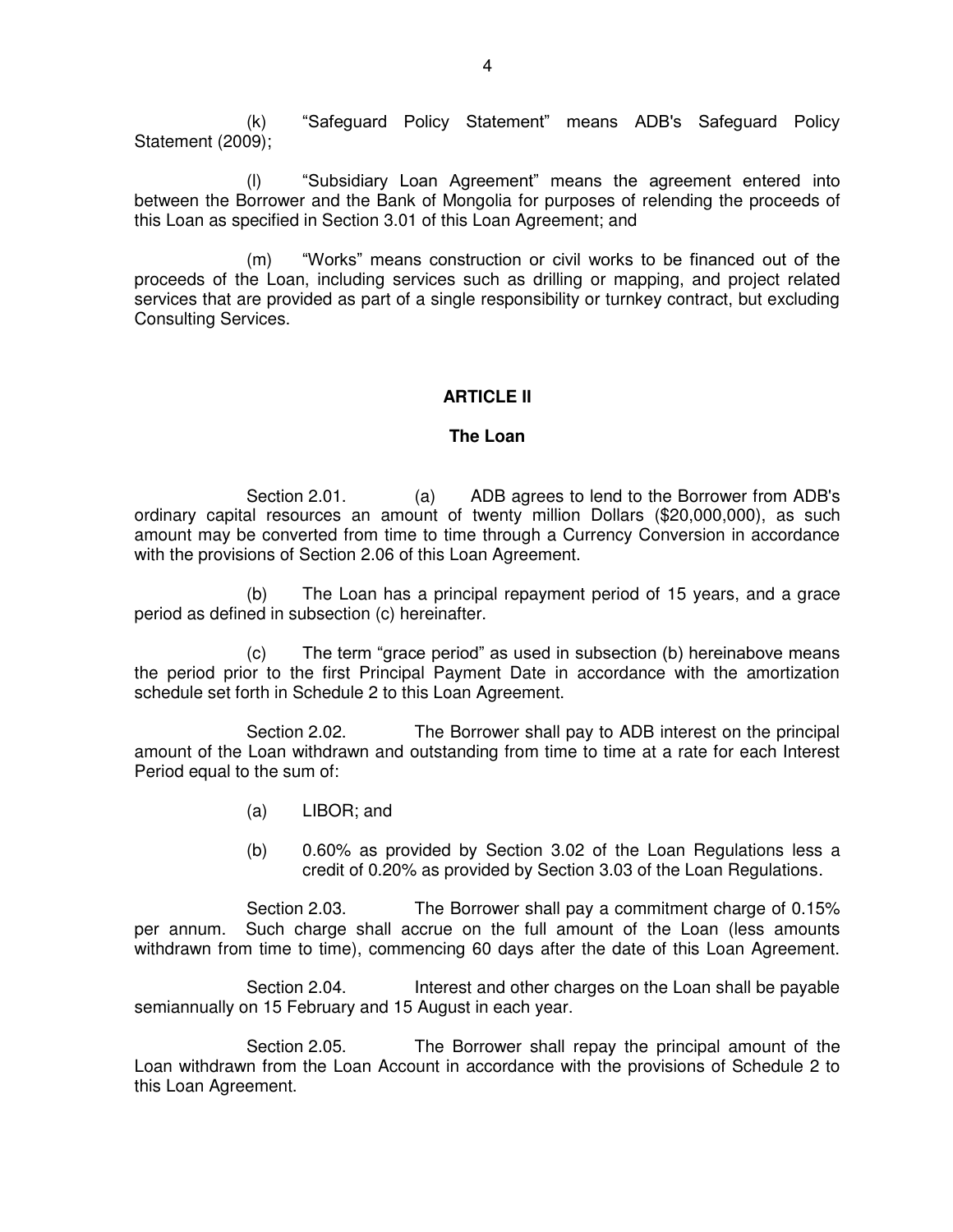Section 2.06. (a) The Borrower may at any time request any of the following Conversions of the terms of the Loan in order to facilitate prudent debt management:

- (i) a change of the Loan Currency of all or any portion of the principal amount of the Loan, whether withdrawn and outstanding or unwithdrawn, to an Approved Currency;
- (ii) a change of the interest rate basis applicable to all or any portion of the principal amount of the Loan withdrawn and outstanding from a Floating Rate to a Fixed Rate, or vice versa; and
- (iii) the setting of limits on the Floating Rate applicable to all or any portion of the principal amount of the Loan withdrawn and outstanding by the establishment of an Interest Rate Cap or Interest Rate Collar on said Floating Rate.

(b) Any conversion requested pursuant to subsection (a) hereinabove that is accepted by ADB shall be considered a "Conversion", as defined in Section 2.01(6) of the Loan Regulations, and shall be effected in accordance with the provisions of Article V of the Loan Regulations and the Conversion Guidelines.

#### **ARTICLE III**

#### **Use of Proceeds of the Loan**

Section 3.01. (a) The Borrower shall relend the proceeds of the Loan to the Bank of Mongolia under a Subsidiary Loan Agreement upon terms and conditions satisfactory to ADB.

(b) The Borrower shall cause the proceeds of the Loan to be applied to the financing of expenditures on the Project in accordance with the provisions of this Loan Agreement and the Project Agreement.

 Section 3.02. The proceeds of the Loan shall be allocated and withdrawn in accordance with the provisions of Schedule 3 to this Loan Agreement, as such Schedule may be amended from time to time by agreement between the Borrower and ADB.

 Section 3.03. Except as ADB may otherwise agree, the Borrower shall procure, or cause to be procured, the items of expenditure to be financed out of the proceeds of the Loan in accordance with the provisions of Schedule 4 to this Loan Agreement. ADB may refuse to finance a contract where any such item has not been procured under procedures substantially in accordance with those agreed between the Borrower and ADB or where the terms and conditions of the contract are not satisfactory to ADB.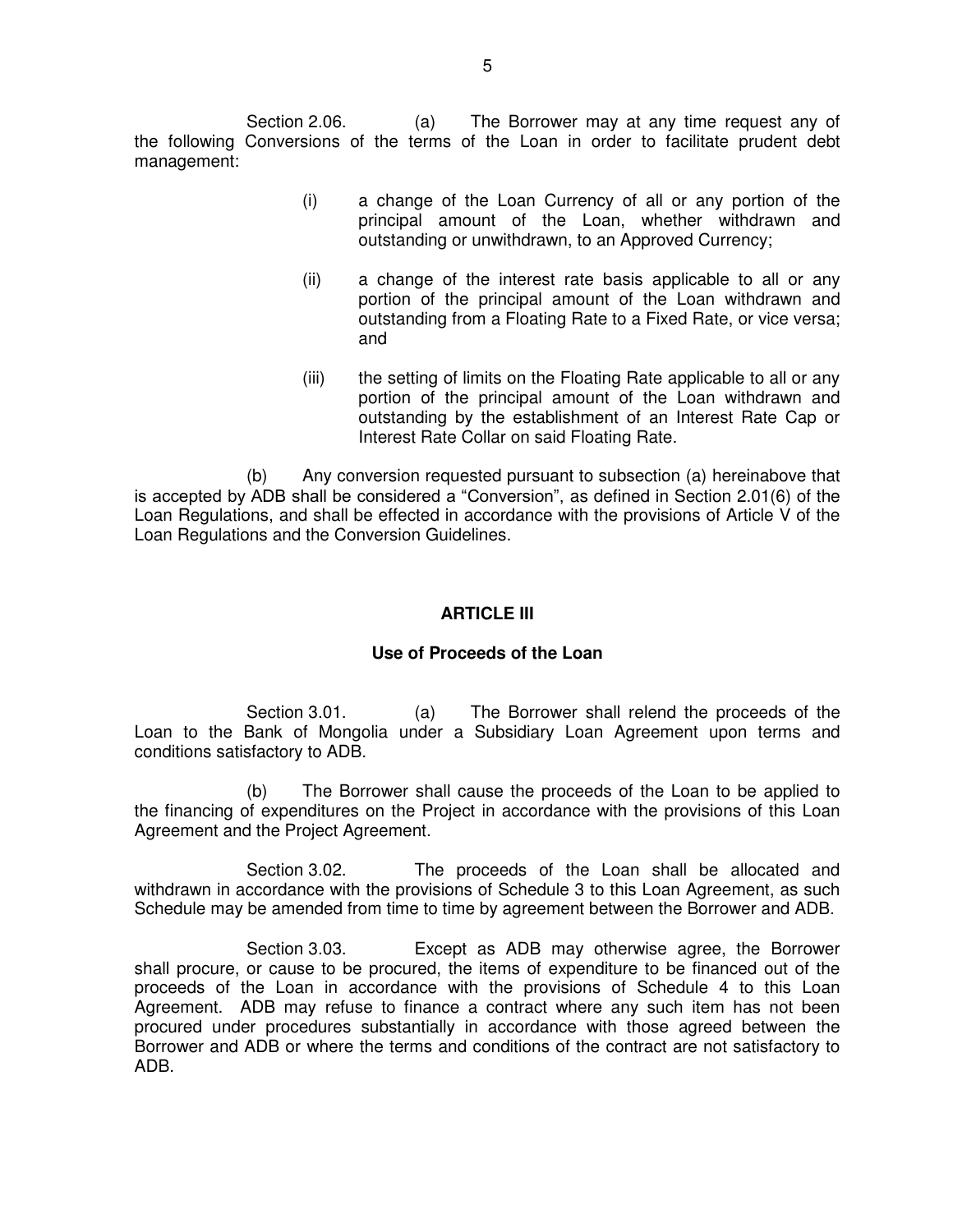Section 3.04. Except as ADB may otherwise agree, the Borrower shall cause all items of expenditure financed out of the proceeds of the Loan to be used exclusively in the carrying out of the Project.

 Section 3.05. The Loan Closing Date for the purposes of Section 9.02 of the Loan Regulations shall be 30 June 2017 or such other date as may from time to time be agreed between the Borrower and ADB.

## **ARTICLE IV**

#### **Particular Covenants**

 Section 4.01. (a) The Borrower shall cause the Project to be carried out with due diligence and efficiency and in conformity with sound applicable technical, financial, business, and development practices.

 (b) In the carrying out of the Project and operation of the Project facilities, the Borrower shall perform, or cause to be performed, all obligations set forth in Schedule 5 to this Loan Agreement and the Project Agreement.

 Section 4.02. The Borrower shall make available, or cause to be made available, promptly as needed, the funds, facilities, services, as required, in addition to the proceeds of the Loan, for the carrying out of the Project.

Section 4.03. (a) In the carrying out of the Project, the Borrower shall cause competent and qualified consultants and contractors, acceptable to ADB, to be employed to an extent and upon terms and conditions satisfactory to the Borrower and ADB.

 (b) The Borrower shall cause the Project to be carried out in accordance with plans, design standards, specifications, work schedules and construction methods acceptable to the Borrower and ADB, as applicable. The Borrower shall furnish, or cause to be furnished, to ADB, promptly after their preparation, such plans, design standards, specifications and work schedules, and any material modifications subsequently made therein, in such detail as ADB shall reasonably request.

 Section 4.04. The Borrower shall ensure that the activities of its departments and agencies with respect to the carrying out of the Project and operation of the Project facilities are conducted and coordinated in accordance with sound administrative policies and procedures.

 Section 4.05. The Borrower shall enable ADB's representatives to inspect the Project, the Goods and Works, and any relevant records and documents.

Section 4.06. (a) The Borrower shall (i) maintain separate accounts and records for the Project; (ii) prepare annual financial statements for the Project in accordance with accounting principles acceptable to ADB; (iii) have such financial statements audited annually by independent auditors whose qualifications, experience and terms of reference are acceptable to ADB, in accordance with international standards for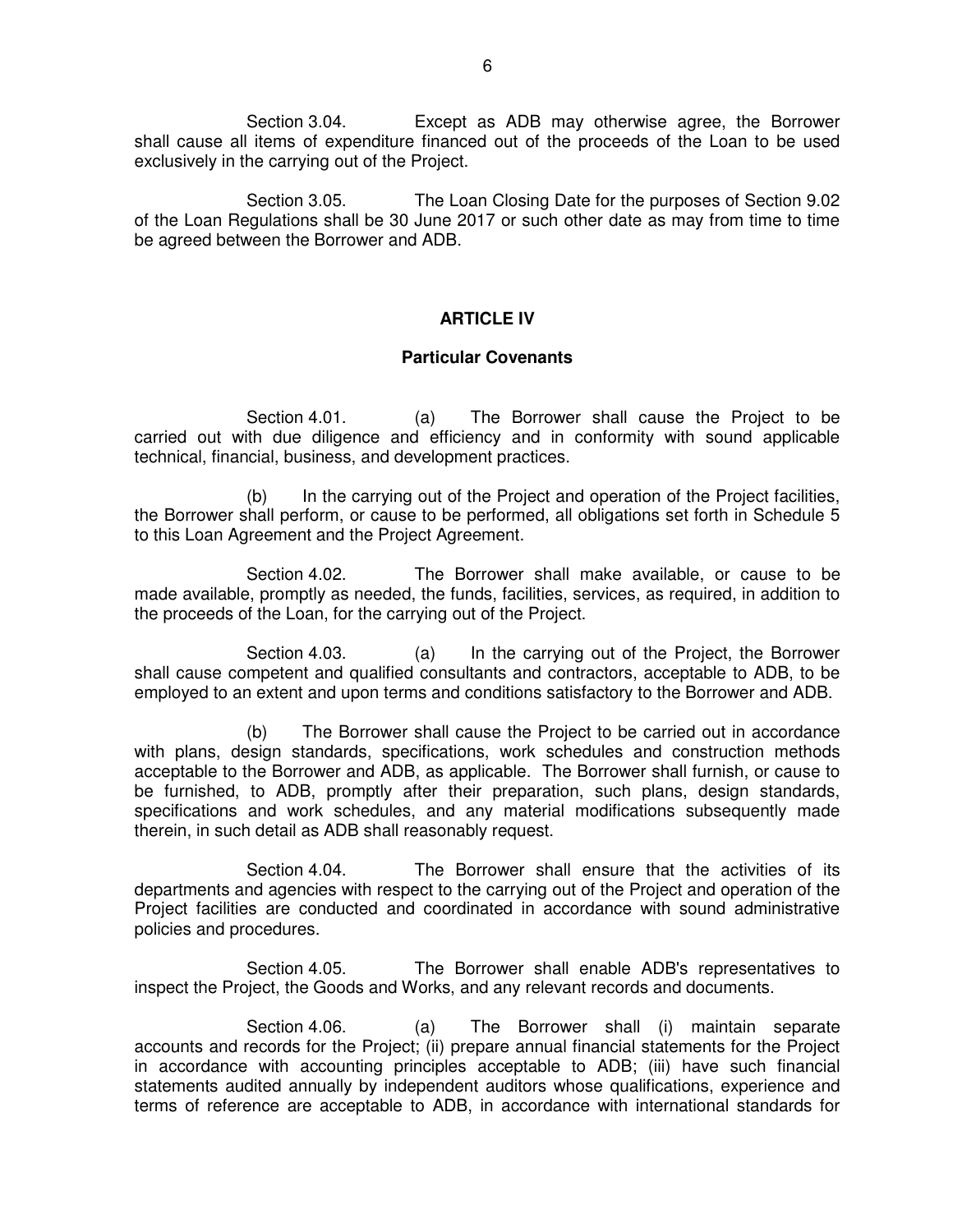auditing or the national equivalent acceptable to ADB; (iv) as part of each such audit, have the auditors prepare a report (which includes the auditors' opinion on the use of the Loan proceeds and compliance with the financial covenants of this Loan Agreement as well as on the use of the procedures for the imprest fund and statement of expenditures) and a management letter (which sets out the deficiencies in the internal control of the Project that were identified in the course of the audit, if any); and (v) furnish to ADB, no later than 6 months after the end of each related fiscal year, copies of such audited financial statements, audit report and management letter, all in the English language, and such other information concerning these documents and the audit thereof as ADB shall from time to time reasonably request.

 (b) ADB shall disclose the annual audited financial statements for the Project and the opinion of the auditors on the financial statements within 30 days of the date of their receipt by posting them on ADB's website.

 (c) The Borrower shall enable ADB, upon ADB's request, to discuss the financial statements for the Project and the Borrower's financial affairs where they relate to the Project with the auditors appointed pursuant to subsection (a)(iii) hereinabove, and shall authorize and require any representative of such auditors to participate in any such discussions requested by ADB. This is provided that such discussions shall be conducted only in the presence of an authorized officer of the Borrower, unless the Borrower shall otherwise agree.

Section 4.07. The Borrower shall take all actions which shall be necessary on its part to enable the Bank of Mongolia to perform its obligations under the Project Agreement, and shall not take or permit any action which would interfere with the performance of such obligations.

Section 4.08. (a) The Borrower shall exercise its rights under the Subsidiary Loan Agreement in such a manner as to protect the interests of the Borrower and ADB and to accomplish the purposes of the Loan.

(b) No rights or obligations under the Subsidiary Loan Agreement shall be assigned, amended, abrogated or waived without the prior concurrence of ADB.

## **ARTICLE V**

## **Effectiveness**

Section 5.01. A date 90 days after the date of this Loan Agreement is specified for the effectiveness of this Loan Agreement for the purposes of Section 10.04 of the Loan Regulations.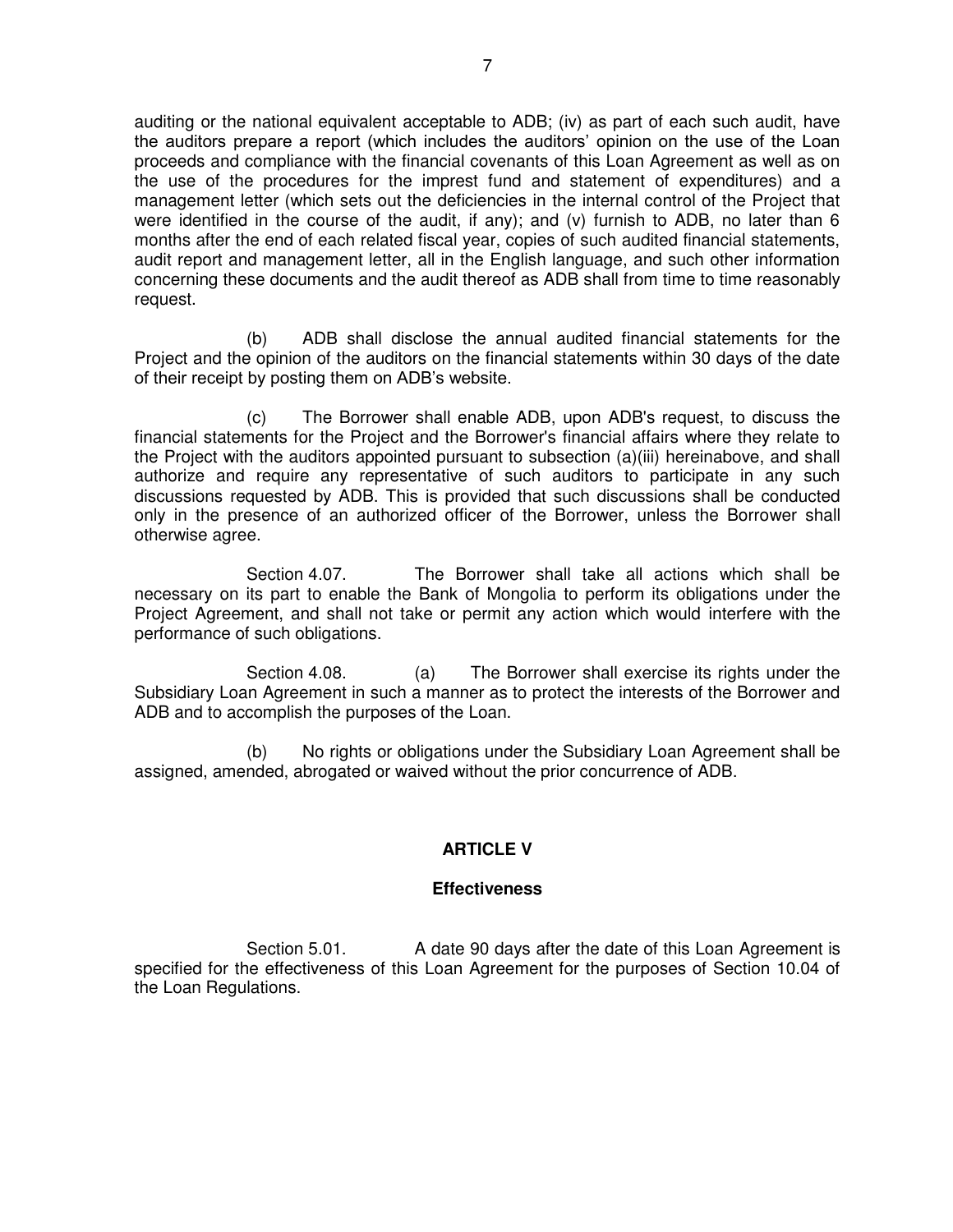## **ARTICLE VI**

#### **Delegation of Authority**

 Section 6.01. The Borrower hereby designates the Bank of Mongolia as its agent for the purposes of taking any action or entering into any agreement required or permitted under Sections 3.02, 3.03 and 3.05 of this Loan Agreement and under Sections 6.01, 6.02, 6.03 and 6.04 of the Loan Regulations.

 Section 6.02. Any action taken or any agreement entered into by the Bank of Mongolia pursuant to the authority conferred under Section 6.01 of this Loan Agreement shall be fully binding on the Borrower and shall have the same force and effect as if taken by the Borrower.

 Section 6.03. The authority conferred on the Bank of Mongolia under Section 6.01 of this Loan Agreement may be revoked or modified by agreement between the Borrower and ADB.

## **ARTICLE VII**

## **Miscellaneous**

 Section 7.01. The Minister of Economic Development of the Borrower is designated as representative of the Borrower for the purposes of Section 12.02 of the Loan Regulations.

 Section 7.02. The following addresses are specified for the purposes of Section 12.01 of the Loan Regulations:

For the Borrower

 Ministry of Economic Development Government Building 2 United Nations Street 5/2 Ulaanbaatar 15160 Mongolia

Facsimile Number:

(976) 11 327 914.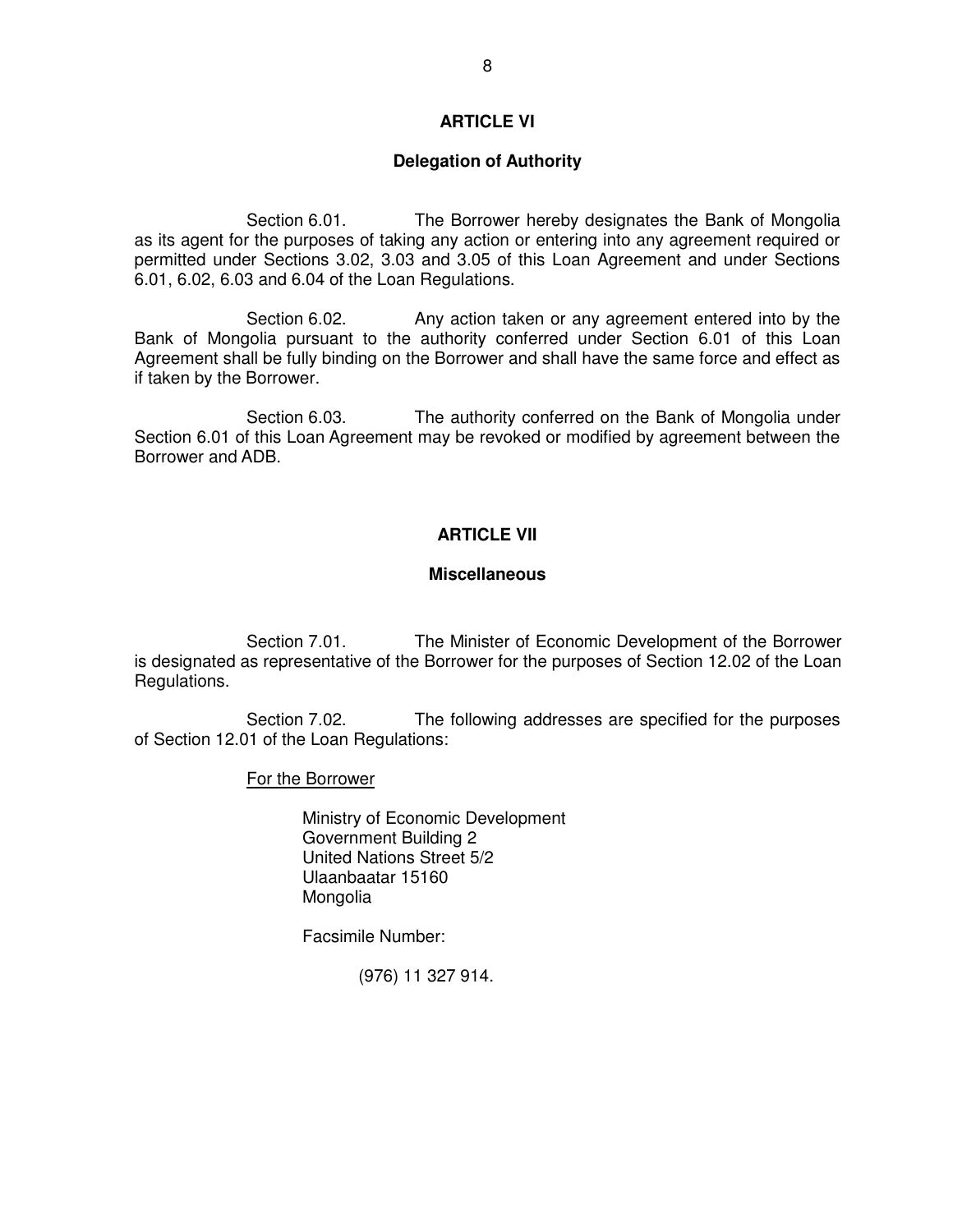For ADB

Asian Development Bank 6 ADB Avenue Mandaluyong City 1550 Metro Manila Philippines

Facsimile Numbers:

(632) 636-2444 (632) 636-2494.

IN WITNESS WHEREOF the parties hereto, acting through their<br>representatives thereunto duly authorized, have caused this Loan Agreement to be signed in their respective names as of the day and year first above written and to be delivered at the principal office of ADB.

**MONGOLIA** 

By

BATBAYAR NYAMJ Minister of Economic Development

ASIAN DEVELOPMENT/BANK

By

ROBERT M. SCHOELLHAMMER **Country Director** Mongolia Resident Mission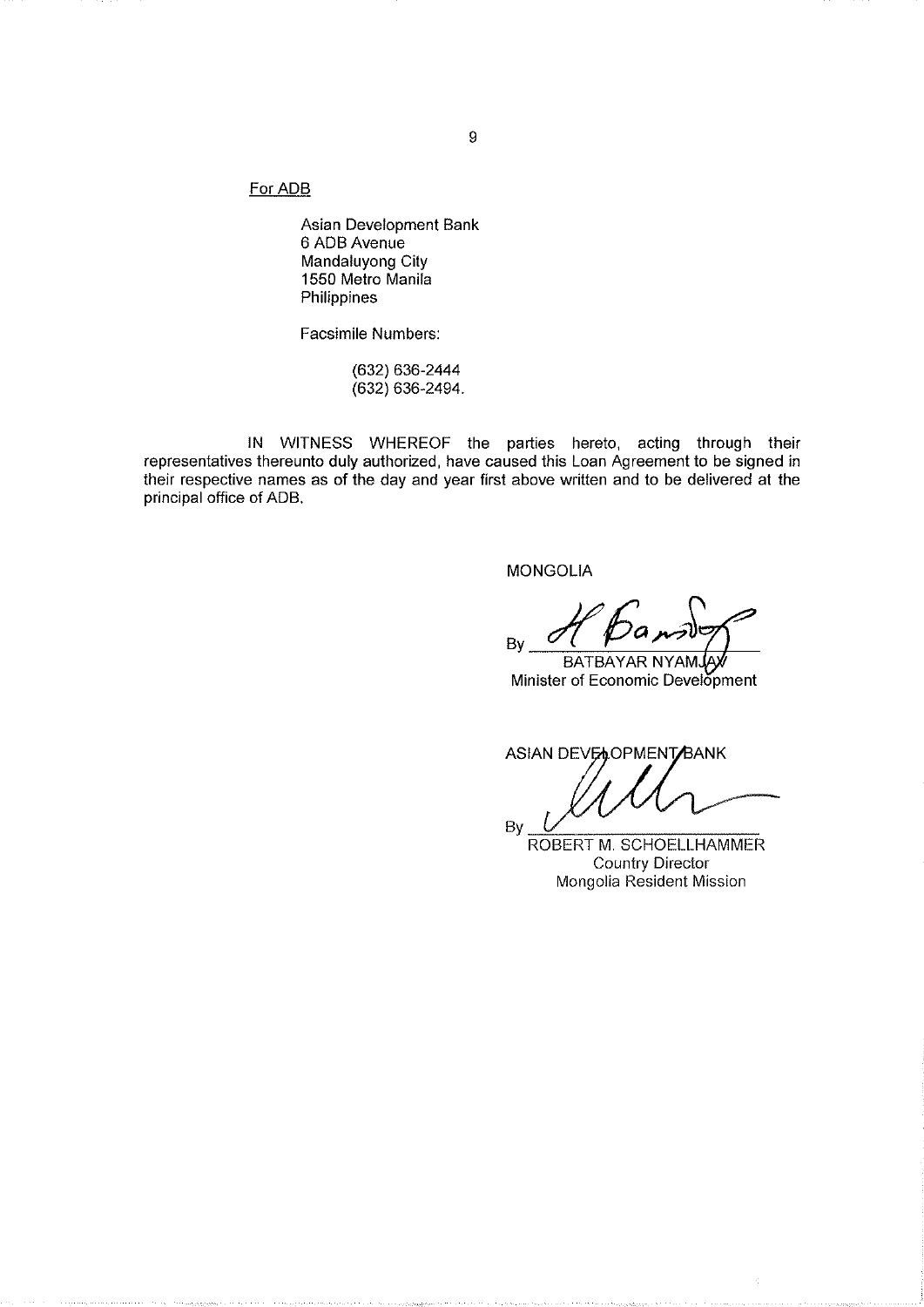## **Description of the Project**

1. The objective of the Project is a nation-wide full service payments system that provides efficient and broader payment services to meet increasing market demand from all sectors and that conforms to the Principles for Financial Market Infrastructures (2012) and to the Recommendations for Securities Settlement Systems (2001), both jointly developed and issued by the Committee on Payment and Settlement Systems of the Bank for International Settlements and by the Technical Committee of the International Organization of Securities Commissions. The impact of the Project is increased availability and greater usage of secure, reliable and affordable payment system's services throughout the country, facilitating money flows, liquidity and financial stability.

- 2. The Project shall comprise the following components:
	- i. Strengthening the interbank payment system infrastructure for all interbank payments and transactions of other service providers in compliance with the Principles for Financial Market Infrastructures (2012);
	- ii. Upgrading the retail payment system infrastructure to make it EMVcompliant, including smart ID, mobile financial services, and provision of technical and security support;
	- iii. Providing technical support to develop capacity of project implementation unit and system participants and to increase new services' utilization; and
	- iv. Enhancing requisite legal and regulatory framework enabling interoperability, branchless banking, and secure mobile financial services, while ensuring consumer protection and preventing money laundering, financing of terrorism and systemic settlement failure.
- 3. The Project is expected to be completed by 31 December 2016.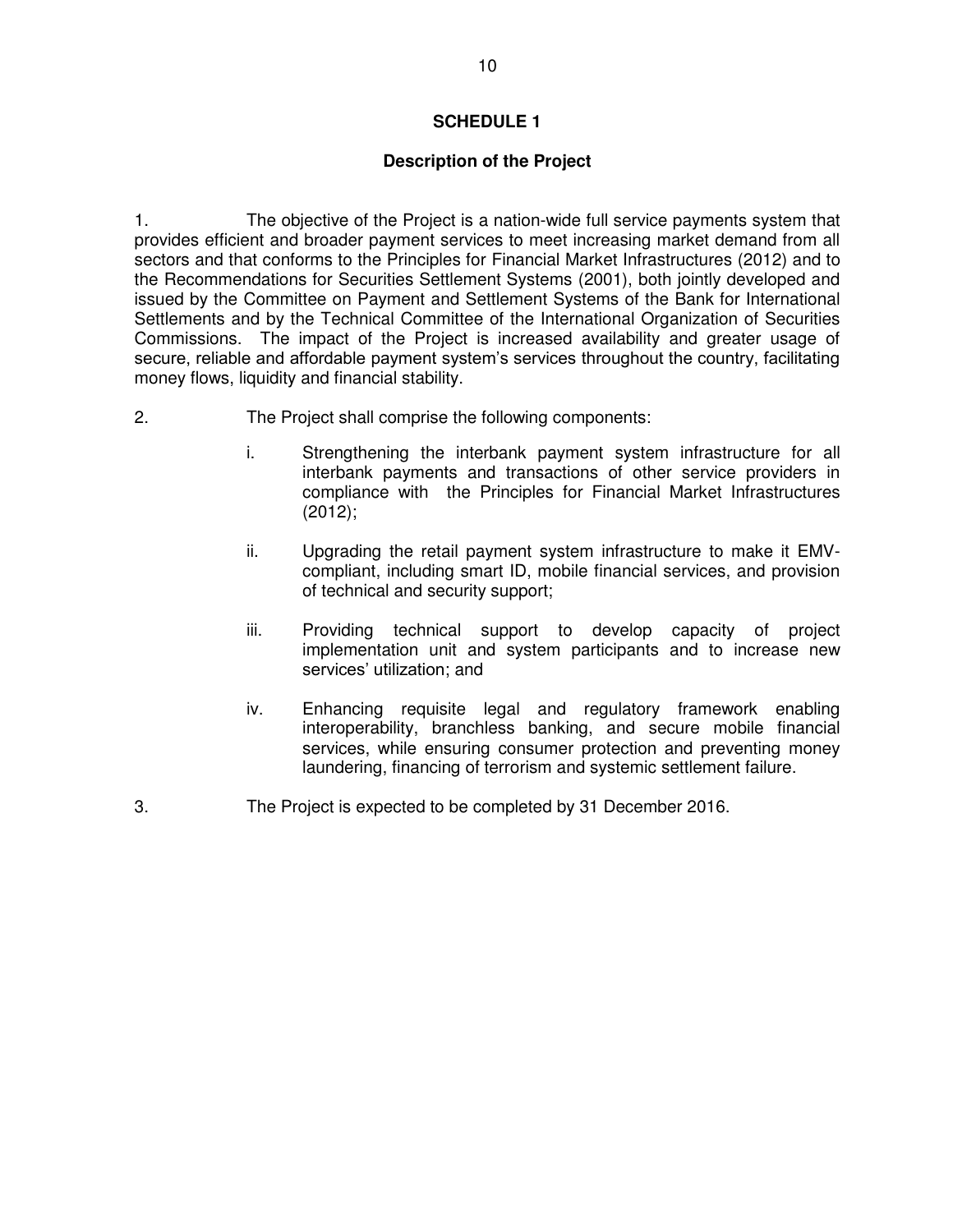#### **Amortization Schedule**

#### **(Payment System Modernization Project)**

1. The following table sets forth the Principal Payment Dates of the Loan and the percentage of the total principal amount of the Loan payable on each Principal Payment Date (Installment Share). If the proceeds of the Loan shall have been fully withdrawn as of the first Principal Payment Date, the principal amount of the Loan repayable by the Borrower on each Principal Payment Date shall be determined by ADB by multiplying: (a) the total principal amount of the Loan withdrawn and outstanding as of the first Principal Payment Date; by (b) the Installment Share for each Principal Payment Date, such repayment amount to be adjusted, as necessary, to deduct any amounts referred to in paragraph 4 of this Schedule, to which a Currency Conversion applies.

| Sequence                | Date Payment<br>Due          | <b>Installment Share</b><br>(Expressed as a %) |  |  |
|-------------------------|------------------------------|------------------------------------------------|--|--|
| 1                       | 15 February 2019             | 3.333333                                       |  |  |
| $\overline{c}$          | 15 August 2019               | 3.333333                                       |  |  |
| 3                       | 15 February 2020             | 3.333333                                       |  |  |
| $\overline{\mathbf{4}}$ | 15 August 2020               | 3.333333                                       |  |  |
| 5                       | 15 February 2021             | 3.333333                                       |  |  |
| 6                       | 15 August 2021               | 3.333333                                       |  |  |
| $\overline{7}$          | 15 February 2022             | 3.333333                                       |  |  |
| 8                       | 15 August 2022               | 3.333333                                       |  |  |
| 9                       | 15 February 2023             | 3.333333                                       |  |  |
| 10                      | 15 August 2023               | 3.333333                                       |  |  |
| 11                      | 15 February 2024             | 3.333333                                       |  |  |
| 12                      | 15 August 2024               | 3.333333                                       |  |  |
| 13                      | 15 February 2025             | 3.333333                                       |  |  |
| 14                      | 15 August 2025               | 3.333333                                       |  |  |
| 15                      | 15 February 2026             | 3.333333                                       |  |  |
| 16                      | 15 August 2026               | 3.333333                                       |  |  |
| 17                      | 15 February 2027             | 3.333333                                       |  |  |
| 18                      | 15 August 2027               | 3.333333                                       |  |  |
| 19                      | 15 February 2028             | 3.333333                                       |  |  |
| 20                      | 15 August 2028               | 3.333333                                       |  |  |
| 21                      | 15 February 2029             | 3.333333                                       |  |  |
| 22                      | 15 August 2029               | 3.333333                                       |  |  |
| 23                      | 15 February 2030             | 3.333333                                       |  |  |
| 24                      | 15 August 2030               | 3.333333                                       |  |  |
| 25                      | 15 February 2031<br>3.333333 |                                                |  |  |
| 26                      | 15 August 2031<br>3.333333   |                                                |  |  |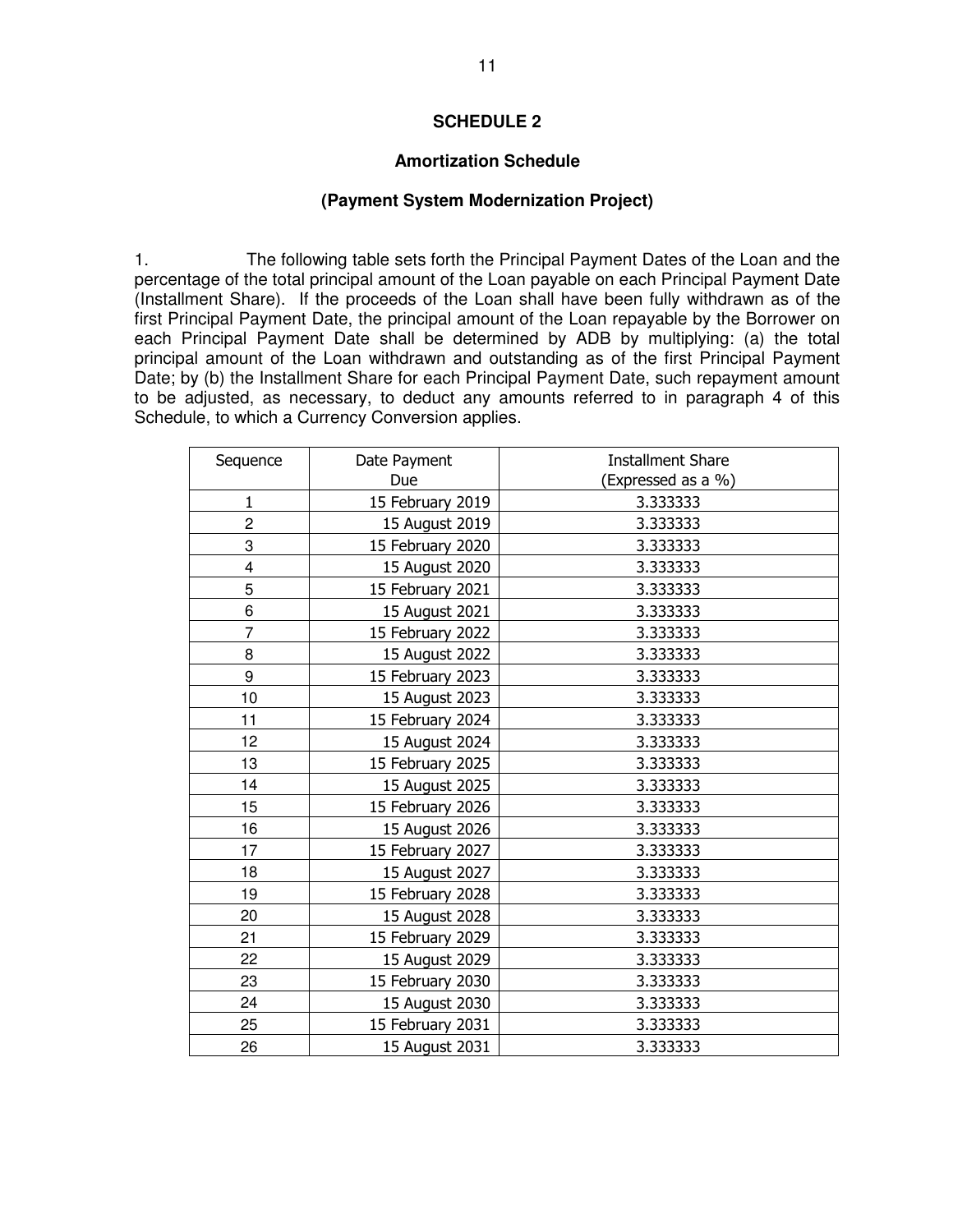| 27 | 15 February 2032 | 3.333333   |  |
|----|------------------|------------|--|
| 28 | 15 August 2032   | 3.333333   |  |
| 29 | 15 February 2033 | 3.333333   |  |
| 30 | 15 August 2033   | 3.333343   |  |
|    | Total            | 100.000000 |  |

2. If the proceeds of the Loan shall not have been fully withdrawn as of the first Principal Payment Date, the principal amount of the Loan repayable by the Borrower on each Principal Payment Date shall be determined as follows:

(a) To the extent that any proceeds of the Loan shall have been withdrawn as of the first Principal Payment Date, the Borrower shall repay the amount withdrawn and outstanding as of such date in accordance with paragraph 1 of this Schedule.

(b) Any withdrawal made after the first Principal Payment Date shall be repaid on each Principal Payment Date falling after the date of such withdrawal in amounts determined by ADB by multiplying the amount of each such withdrawal by a fraction, the numerator of which shall be the original Installment Share specified in the table in paragraph 1 of this Schedule for said Principal Payment Date (the Original Installment Share) and the denominator of which shall be the sum of all remaining Original Installment Shares for Principal Payment Dates falling on or after such date, such repayment amounts to be adjusted, as necessary, to deduct any amounts referred to in paragraph 4 of this Schedule, to which a Currency Conversion applies.

3. Withdrawals made within two calendar months prior to any Principal Payment Date shall, for the purposes solely of calculating the principal amounts payable on any Principal Payment Date, be treated as withdrawn and outstanding on the second Principal Payment Date following the date of withdrawal and shall be repayable on each Principal Payment Date commencing with the second Principal Payment Date following the date of withdrawal.

4. Notwithstanding the provisions of paragraphs 1 and 2 of this Schedule, upon a Currency Conversion of all or any portion of the withdrawn principal amount of the Loan to an Approved Currency, the amount so converted in said Approved Currency that shall be repayable on any Principal Payment Date occurring during the Conversion Period, shall be determined by ADB by multiplying such amount in its currency of denomination immediately prior to said Conversion by either: (i) the exchange rate that reflects the amounts of principal in said Approved Currency payable by ADB under the Currency Hedge Transaction relating to said Conversion; or (ii) if ADB so determines in accordance with the Conversion Guidelines, the exchange rate component of the Screen Rate.

5. If the principal amount of the Loan withdrawn and outstanding from time to time shall be denominated in more than one Loan Currency, the provisions of this Schedule shall apply separately to the amount denominated in each Loan Currency, so as to produce a separate amortization schedule for each such amount.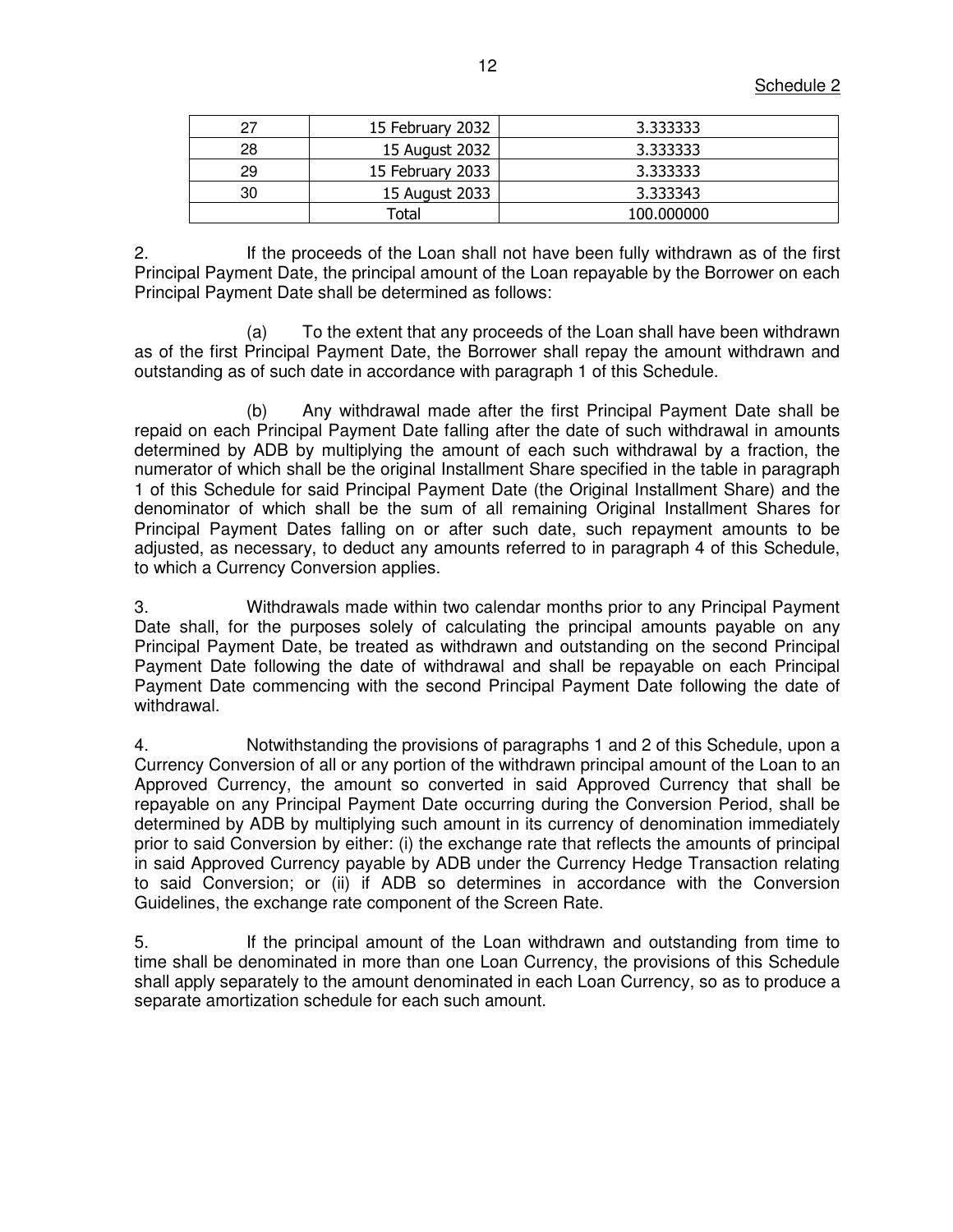## **Allocation and Withdrawal of Loan Proceeds**

## General

1. The table attached to this Schedule sets forth the Categories of items of expenditure to be financed out of the proceeds of the Loan and the allocation of the Loan proceeds to each such Category ("Table"). (Reference to "Category" in this Schedule is to a Category or Subcategory of the Table).

#### Basis for Withdrawal from the Loan Account

2. Except as ADB may otherwise agree, the proceeds of the Loan shall be disbursed on the basis of the withdrawal percentage for each item of expenditure set forth in the Table.

## **Reallocation**

3. Notwithstanding the allocation of Loan proceeds and the withdrawal percentages set forth in the Table,

 (a) if the amount of the Loan allocated to any Category appears to be insufficient to finance all agreed expenditures in that Category, ADB may, by notice to the Borrower, (i) reallocate to such Category, to the extent required to meet the estimated shortfall, amounts of the Loan which have been allocated to another Category but, in the opinion of ADB, are not needed to meet other expenditures, and (ii) if such reallocation cannot fully meet the estimated shortfall, reduce the withdrawal percentage applicable to such expenditures in order that further withdrawals under such Category may continue until all expenditures thereunder shall have been made; and

 (b) if the amount of the Loan allocated to any Category appears to exceed all agreed expenditures in that Category, ADB may, by notice to the Borrower, reallocate such excess amount to any other Category.

## Disbursement Procedures

4. Except as ADB may otherwise agree, the Loan proceeds shall be disbursed in accordance with the Loan Disbursement Handbook.

## Imprest Account

5. Except as ADB may otherwise agree, the Borrower shall cause the Bank of Mongolia to establish immediately after the Effective Date, an imprest account at a commercial bank acceptable to ADB. The imprest account shall be established, managed, replenished and liquidated in accordance with the Loan Disbursement Handbook, and detailed arrangements agreed upon between the Borrower and ADB. The imprest account shall only be used for the purposes of the Project. The currency of the imprest account shall be the Dollar. The maximum ceiling for the imprest account shall not exceed the equivalent of ten (10) percent of the Loan amount, unless otherwise agreed between the Borrower and ADB.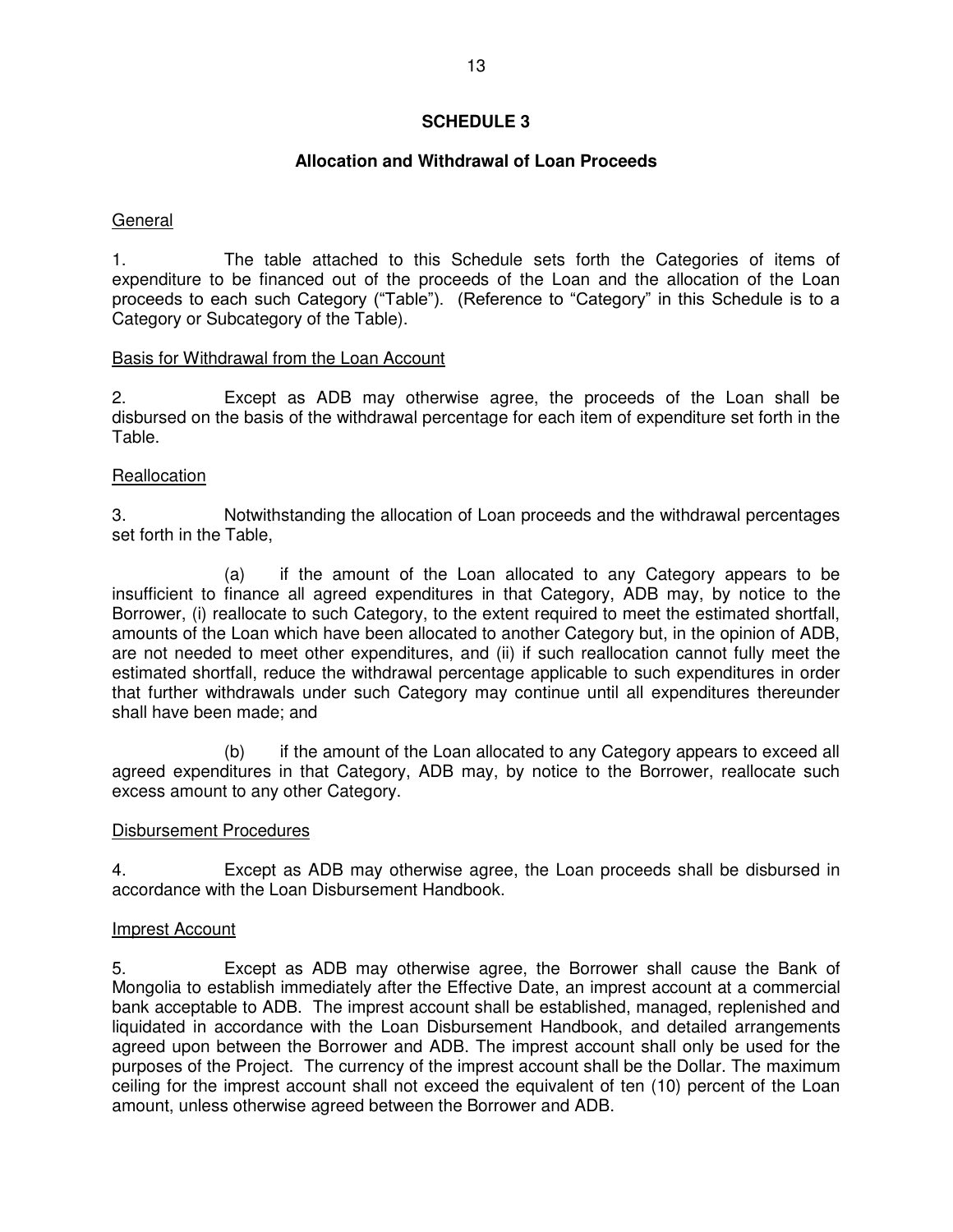## Condition for Withdrawals from Loan Account

6. Notwithstanding any other provision of this Loan Agreement, no withdrawals shall be made from the Loan Account, other than for Project implementation support expenditures, until the Subsidiary Loan Agreement, in form and substance satisfactory to ADB, has been duly authorized or ratified by, and executed and delivered on behalf of, the Borrower (or its authorized government entity) and the Bank of Mongolia, and is legally binding upon the parties thereto in accordance with its terms.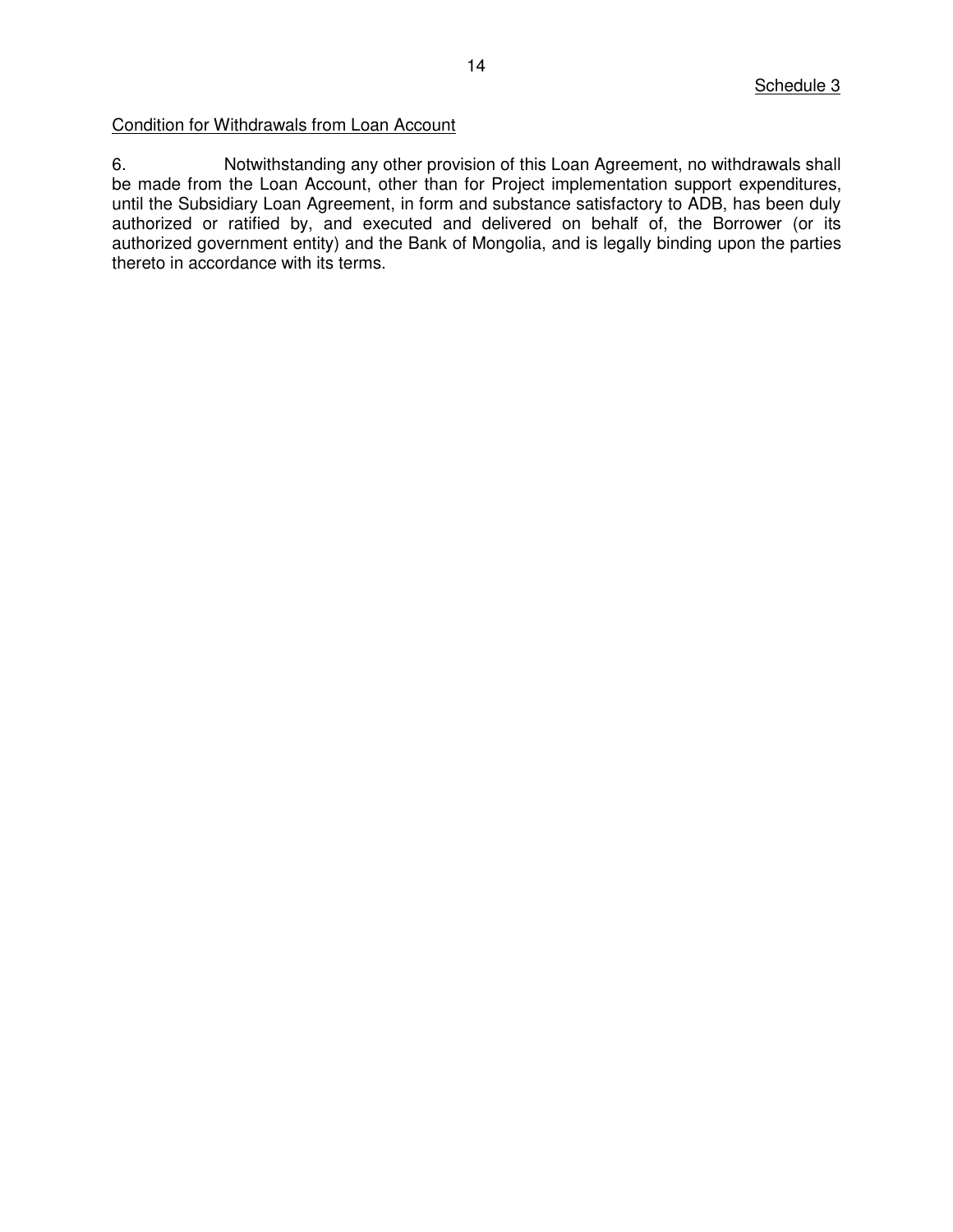|--|

| ALLOCATION AND WITHDRAWAL OF LOAN PROCEEDS<br>(Payment System Modernization Project) |                                                                                                                       |            |                                                      |                                       |  |  |  |
|--------------------------------------------------------------------------------------|-----------------------------------------------------------------------------------------------------------------------|------------|------------------------------------------------------|---------------------------------------|--|--|--|
| <b>Number</b>                                                                        | <b>Total Amount Allocated for</b><br><b>ADB Financing</b><br><b>Item</b><br>$($ \$)<br><b>Subcategory</b><br>Category |            | <b>Basis for Withdrawal</b><br>from the Loan Account |                                       |  |  |  |
| 1                                                                                    | Payment system<br>development                                                                                         | 17,420,000 |                                                      | 100% of total<br>expenditure claimed* |  |  |  |
| $\overline{2}$                                                                       | Awareness and capacity<br>development                                                                                 | 980,000    |                                                      | 100% of total<br>expenditure claimed* |  |  |  |
| 3                                                                                    | <b>Recurrent Costs</b>                                                                                                | 1,200,000  |                                                      |                                       |  |  |  |
| 3.1                                                                                  | Project<br>implementation<br>support                                                                                  |            | 441,000                                              | 100% of total<br>expenditure claimed* |  |  |  |
| 3.2                                                                                  | Legal framework<br>components                                                                                         |            | 318,000                                              | 100% of total<br>expenditure claimed* |  |  |  |
| 3.3                                                                                  | <b>Consulting services</b>                                                                                            |            | 441,000                                              | 100% of total<br>expenditure claimed* |  |  |  |
| 4                                                                                    | Unallocated                                                                                                           | 400,000    |                                                      |                                       |  |  |  |
|                                                                                      | <b>TOTAL</b>                                                                                                          | 20,000,000 |                                                      |                                       |  |  |  |

\*Exclusive of taxes and duties imposed within the territory of the Borrower.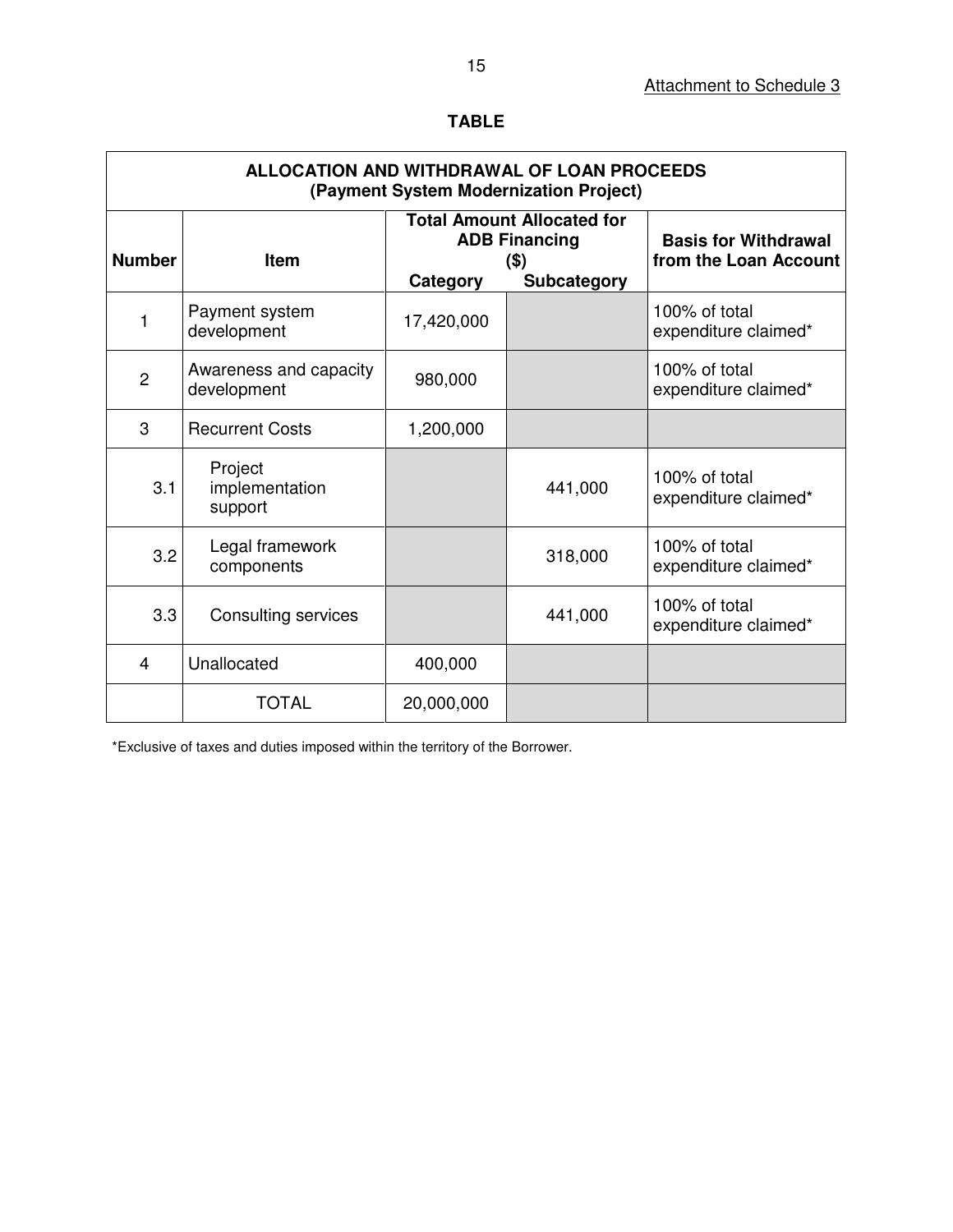# **Procurement of Goods, Works and Consulting Services**

## General

1. The procurement of Goods, Works and Consulting Services shall be subject to and governed by the Procurement Guidelines, and the Consulting Guidelines, respectively.

2. All terms used in this Schedule and not otherwise defined in this Loan Agreement have the meanings provided in the Procurement Guidelines and/or the Consulting Guidelines, as applicable.

## Goods and Works

3. Except as ADB may otherwise agree, Goods and Works shall only be procured on the basis of the methods of procurement set forth below:

- (a) International Competitive Bidding;
- (b) Shopping;
- (c) Direct Contracting; and
- (d) National Competitive Bidding.

4. The methods of procurement are subject to, among other things, the detailed arrangements and threshold values set forth in the Procurement Plan. The Borrower may only modify the methods of procurement or threshold values with the prior agreement of ADB, and modifications must be set out in updates to the Procurement Plan.

## National Competitive Bidding

5. The Borrower and ADB shall ensure that, prior to the commencement of any procurement activity under national competitive bidding, the Borrower's national competitive bidding procedures are consistent with the Procurement Guidelines. Any modifications or clarifications to such procedures agreed between the Borrower and ADB shall be set out in the Procurement Plan. Any subsequent change to the agreed modifications and clarifications shall become effective only after approval of such change by the Borrower and ADB.

## Consulting Services

6. Except as ADB may otherwise agree, the Borrower shall apply quality- and cost-based selection for selecting and engaging Consulting Services.

7. The Borrower shall recruit the individual consultants for incremental project administration functions in accordance with procedures acceptable to ADB for recruiting individual consultants.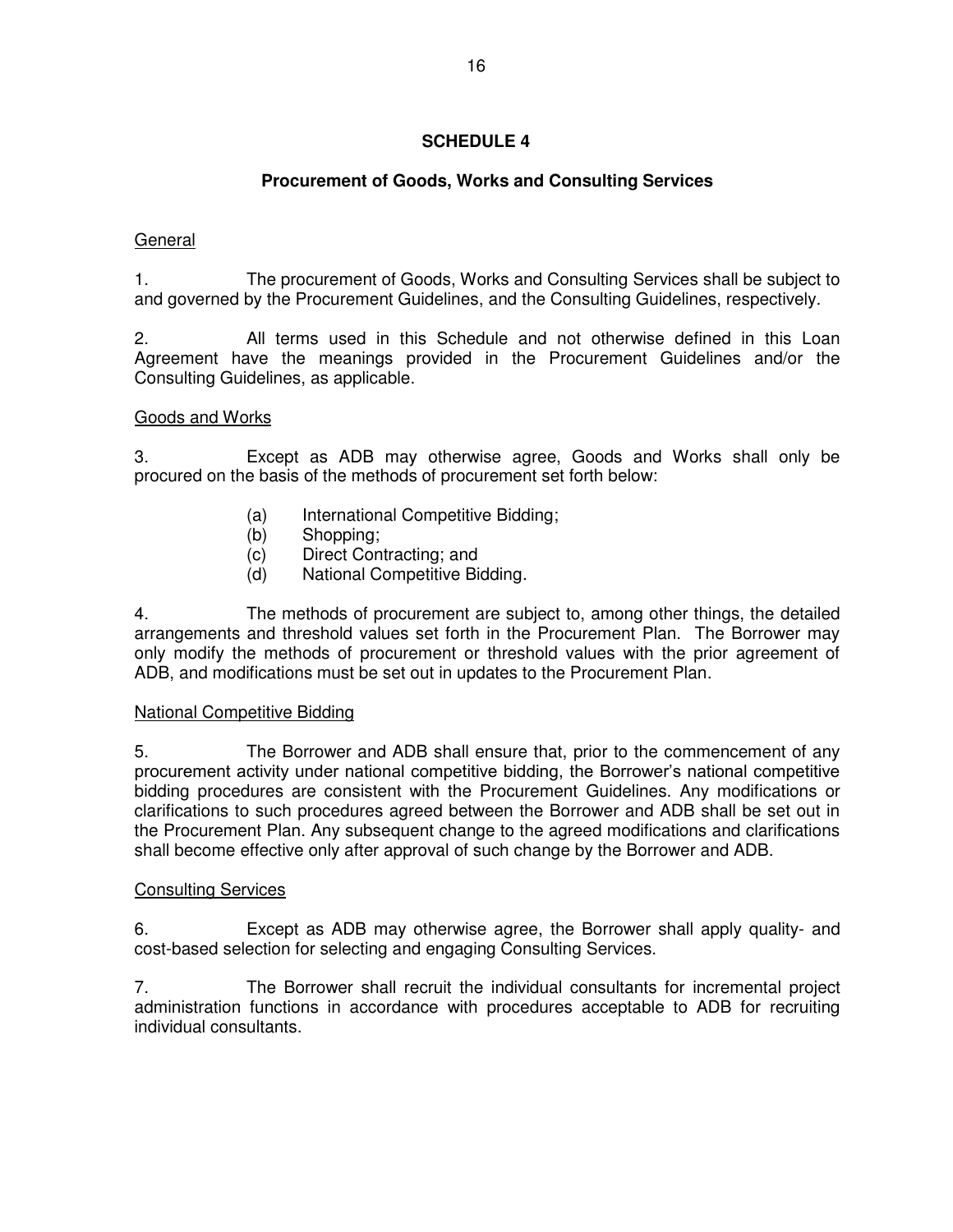## Industrial or Intellectual Property Rights

8. (a) The Borrower shall ensure that all Goods and Works procured (including without limitation all computer hardware, software and systems, whether separately procured or incorporated within other goods and services procured) do not violate or infringe any industrial property or intellectual property right or claim of any third party.

 (b) The Borrower shall ensure that all contracts for the procurement of Goods and Works contain appropriate representations, warranties and, if appropriate, indemnities from the contractor or supplier with respect to the matters referred to in subparagraph (a) of this paragraph.

9. The Borrower shall ensure that all ADB-financed contracts with consultants contain appropriate representations, warranties and, if appropriate, indemnities from the consultants to ensure that the Consulting Services provided do not violate or infringe any industrial property or intellectual property right or claim of any third party.

## ADB's Review of Procurement Decisions

10. Contracts procured under international competitive bidding procedures and contracts for Consulting Services shall be subject to prior review by ADB, unless otherwise agreed between the Borrower and ADB and set forth in the Procurement Plan.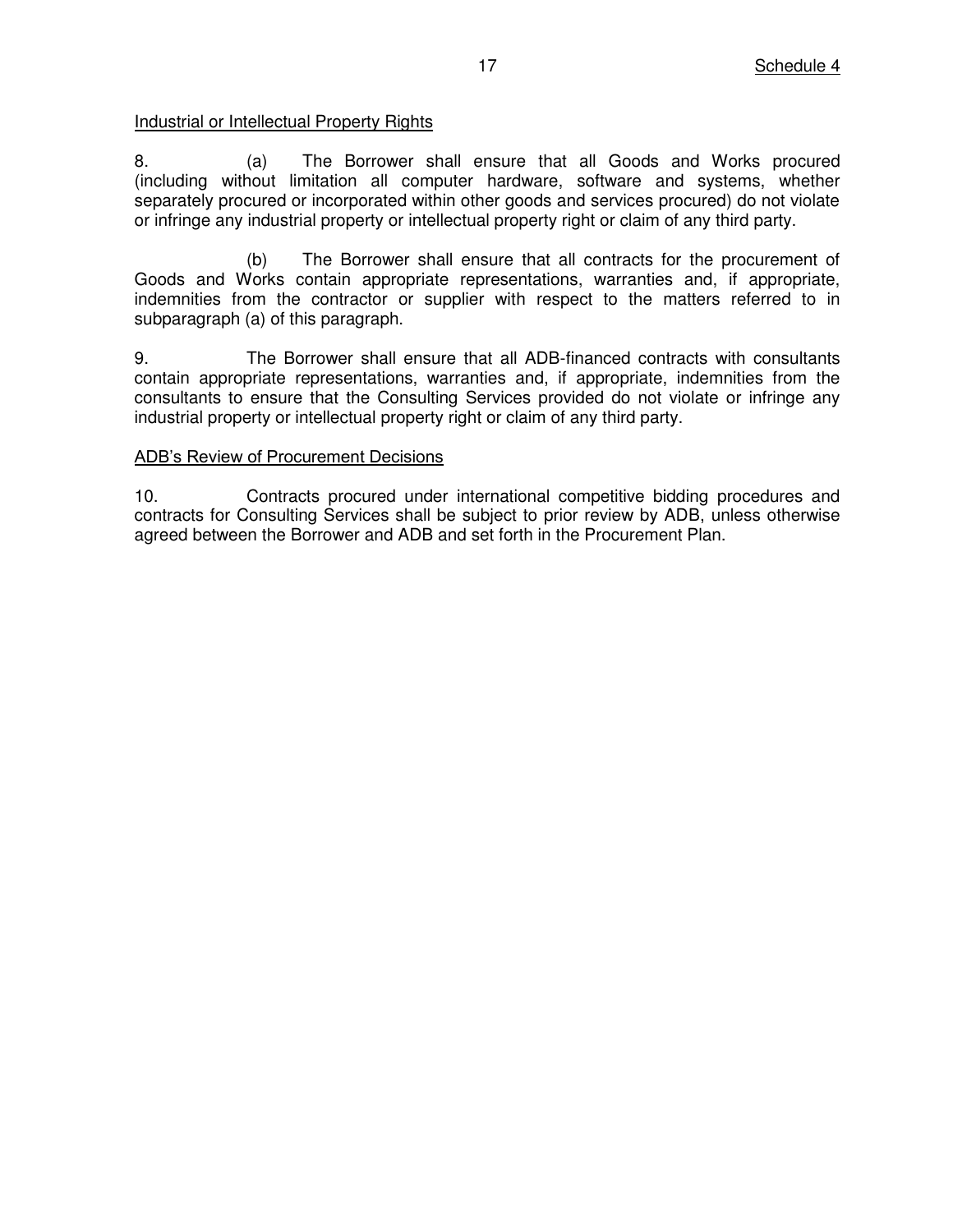## **Execution of Project; Financial Matters**

## Implementation Arrangements

1. The Borrower and the Bank of Mongolia shall ensure that the Project is implemented in accordance with the detailed arrangements set forth in the PAM, and consistent with domestic legislation. Any subsequent change to the PAM shall become effective only after approval of such change by the Borrower and ADB. In the event of any discrepancy between the PAM and this Loan Agreement, the provisions of this Loan Agreement shall prevail.

## Safeguards

2. The Borrower shall ensure that the Project does not have any environmental, indigenous peoples or involuntary resettlement impacts, all within the meaning of the Safeguard Policy Statement. In the event that the Project does have any such impact, the Borrower shall take all steps required to ensure that the Project complies with the applicable laws and regulations of the Borrower and with the Safeguard Policy Statement.

## Gender and Development

3. The Borrower shall cause the Bank of Mongolia to ensure that the gender action plan agreed with ADB is implemented in a timely manner over the Project period, and that adequate resources are allocated for this purpose.

## Counterpart Support

4. Without limiting the generality of Section 6.06 of the Loan Regulations, the Borrower shall ensure that adequate counterpart funds are made available to the Project when and in the amounts required to enable the Bank of Mongolia to discharge its responsibilities under the Project and to cover any shortfall of fund for the completion of the Project. The Borrower shall through the Bank of Mongolia ensure that sufficient staff, office space, facilities, computer and other equipment, supplies, maintenance, and other resources needed to implement the Project, shall be provided for successful Project implementation.

## Governance and Anticorruption

5. The Borrower and the Bank of Mongolia shall (a) comply with ADB's Anticorruption Policy (1998, as amended to date) and acknowledge that ADB reserves the right to investigate directly, or through its agents, any alleged corrupt, fraudulent, collusive or coercive practice relating to the Project; and (b) cooperate with any such investigation and extend all necessary assistance for satisfactory completion of such investigation.

6. The Borrower and the Bank of Mongolia shall ensure that the anticorruption provisions acceptable to ADB are included in all bidding documents and contracts, including provisions specifying the right of ADB to audit and examine the records and accounts of the executing and implementing agencies and all contractors, suppliers, consultants, and other service providers as they relate to the Project.